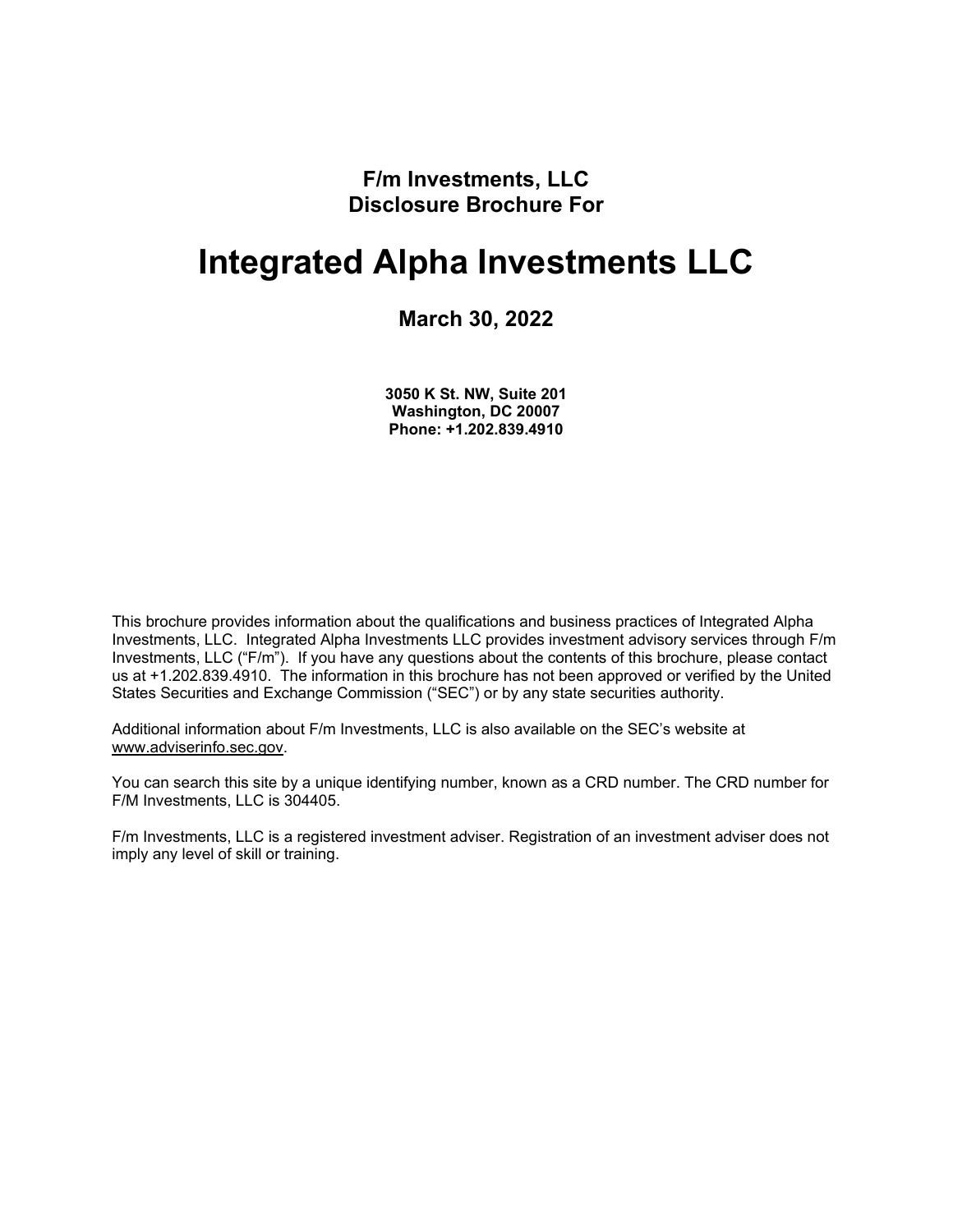## <span id="page-1-0"></span>Material Changes

The current Disclosure Brochure for Integrated Alpha Investments LLC contains no material changes.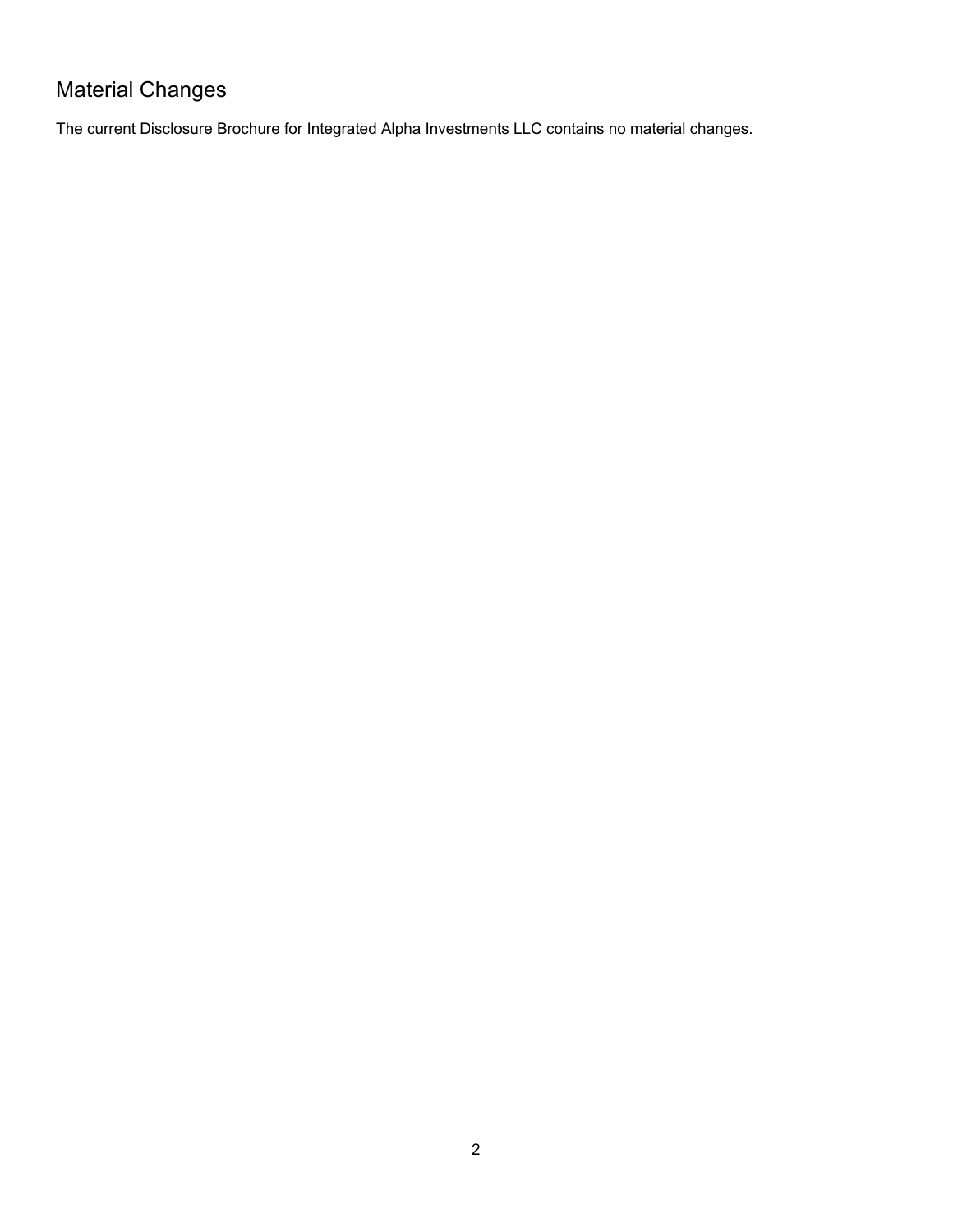## Disclosure Brochure **Table of Contents**

<span id="page-2-0"></span>

| Item 11 - Code of Ethics, Participation or Interest in Client Transactions & Personal Trading 9 |  |
|-------------------------------------------------------------------------------------------------|--|
|                                                                                                 |  |
|                                                                                                 |  |
|                                                                                                 |  |
|                                                                                                 |  |
|                                                                                                 |  |
|                                                                                                 |  |
|                                                                                                 |  |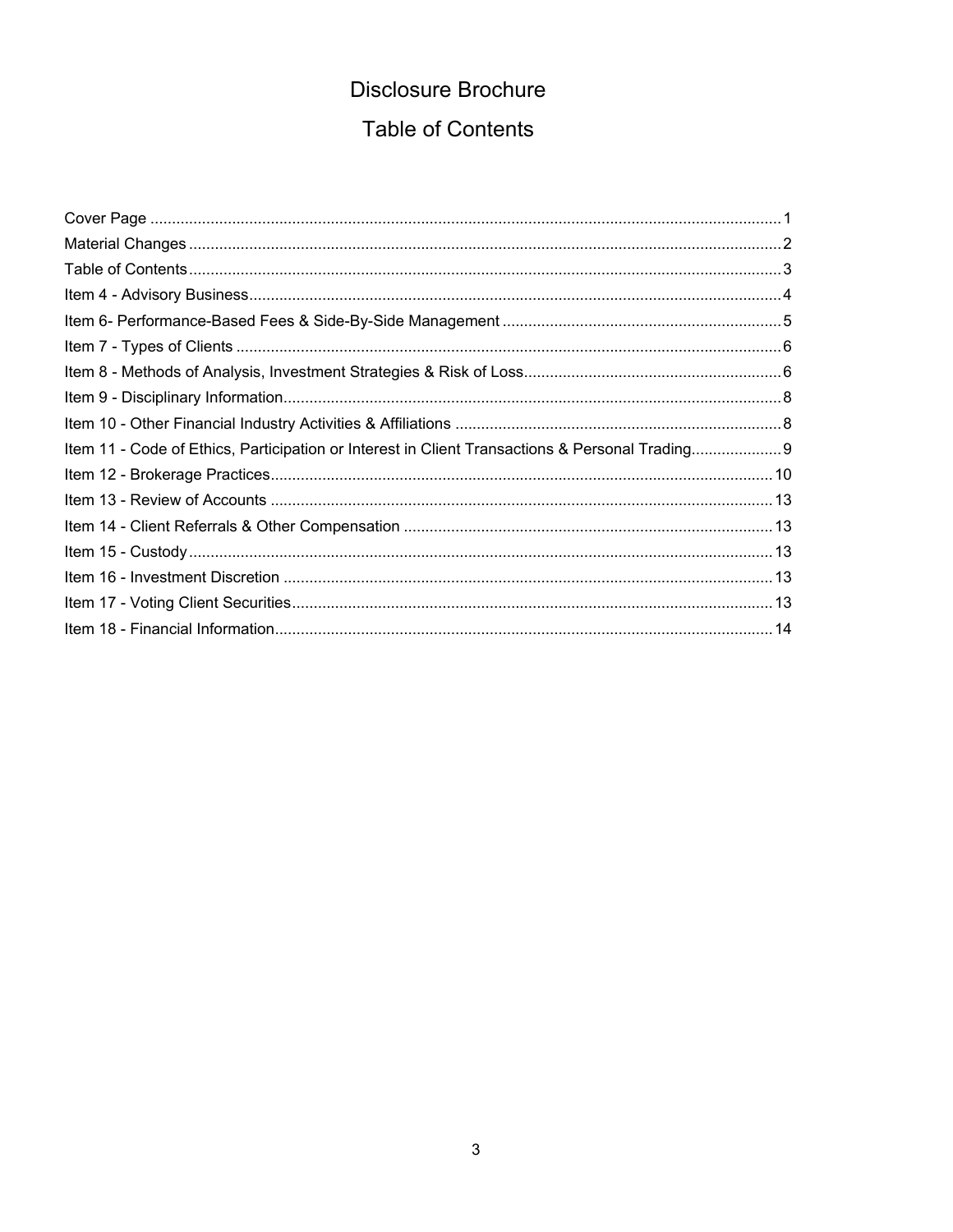### <span id="page-3-0"></span>Item 4 - Advisory Business

#### *General Description of Advisory Firm*

F/m Investments, LLC ("F/m") is an investment adviser registered with the U.S. Securities and Exchange Commission. We provide investment advisory services to clients on both a discretionary and non-discretionary basis. F/m does business as Integrated Alpha Investments, LLC ("Integrated Alpha", the "Firm" or the "Adviser").

F/m Investments, LLC was founded in 2019 and is principally owned by F/m Acceleration, LLC. F/m Acceleration is owned by The 4100 Group (a subsidiary of Delta Dental of Michigan and its affiliated companies) and DCincy LLC (owned by David Littleton, Alexander Morris, and Matthew Swendiman).

F/m Investments offers many services through its network of investment adviser representatives ("Advisory Representatives" or "IARs"). IARs may conduct advisory services under a trade name (i.e., "Doing Business As" or "DBA ") or other corporate structure that is held out to the public for marketing purposes. F/m Investments does not have any ownership interest in the IAR's trade name or other corporate structure. IARs of the Firm set the advisory fees charged to Client which cannot exceed the advisory fee(s) listed in Item 5 of this Brochure.

F/m Investments claimed compliance with the GIPS standards on June 8, 2020, and is GIPS verified through 12/31/2019.

#### *General Description of Advisory Services*

Utilizing our proprietary and purchased research, the Adviser uses a combination of quantitative and fundamental investment selection techniques. We provide investment management services to mutual funds and also provide investment advisory services through separately managed accounts to institutional and individual investors.

#### *Separately Managed Accounts ("SMA")*

We advise SMAs for institutional and individual investors. These accounts are offered on a discretionary and non-discretionary basis. Within reason, clients may impose restrictions on investing in certain securities or types of securities. At our sole discretion, we will manage legacy portfolios within a SMA.

#### *Mutual Funds*

Integrated Alpha serves as the Adviser to the F/m Investments Large Cap Focused Fund (the "Fund"). The Fund is offered by prospectus only. The prospectus includes investment objectives, risks, fees, expenses, and other information that prospective investors should read and consider carefully before investing.

As of December 31, 2021, the Firm manages approximately \$166,610,114 in assets on a discretionary basis.

Across all entities, F/m Investments, LLC manages approximately \$1,444,691,093 of which \$37,765,665 is managed on a non-discretionary basis as of December 31, 2021.

### Item 5 - Fees & Compensation

The Adviser receives compensation for providing advisory services depending on the manner in which they are provided.

#### *Separately Managed Accounts (SMAs)*

| First \$25mm | 70bps |
|--------------|-------|
| Next \$25mm  | 60bps |
| Balance      | 50bps |

Fees for SMAs are negotiable for all discretionary accounts. The Adviser, in its sole discretion, may negotiate a lesser management fee or minimum account size due to a variety of factors such as anticipated future earning capacity, anticipated future additional assets, dollar amount of assets to be managed, related accounts, account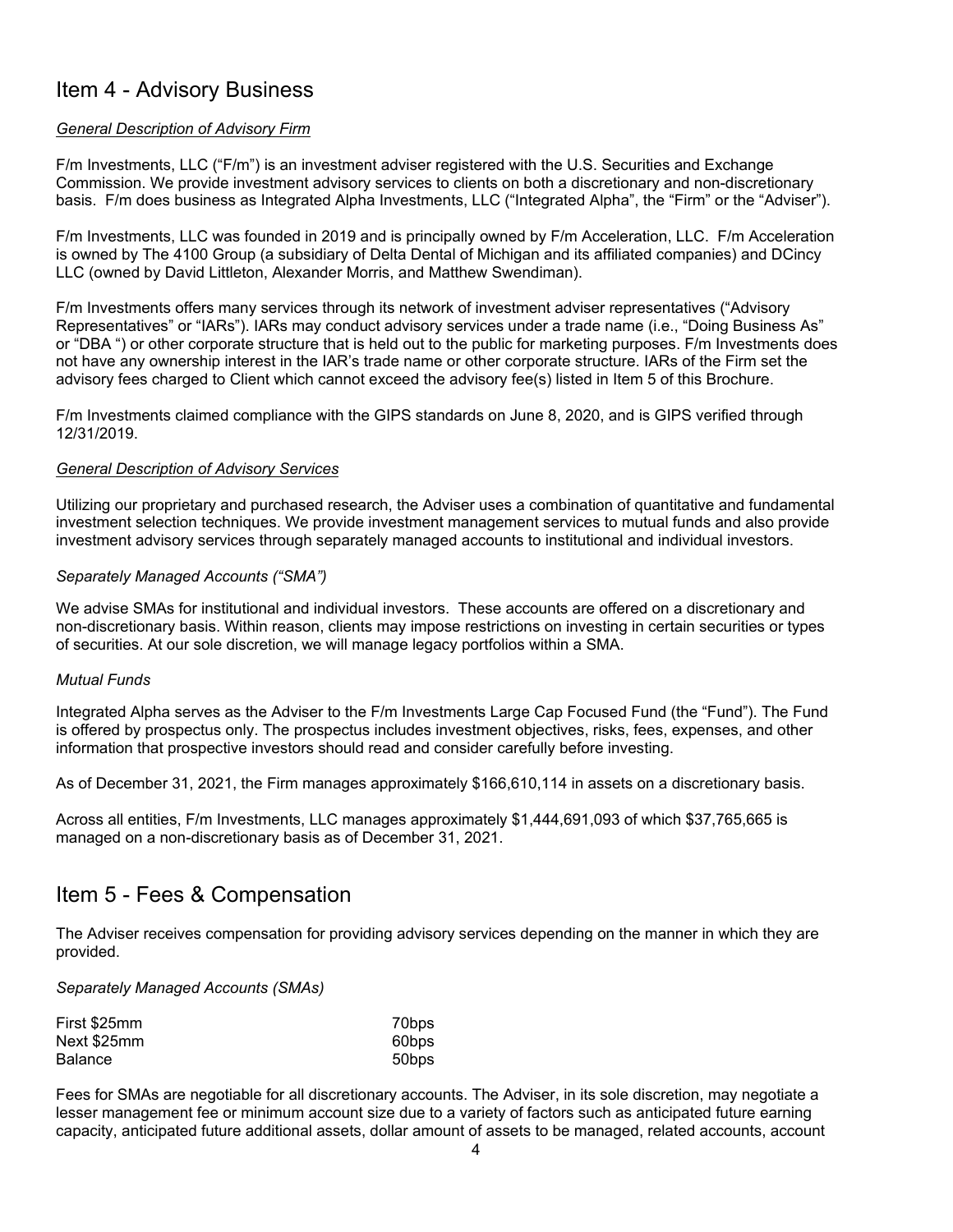composition, pre-existing relationship with client, account retention, *pro bono* activities, etc. The advisory fees charged and the manner and frequency they will be calculated will be disclosed in the Investment Management Agreement signed by the client and the Adviser. Clients authorize the Adviser to debit advisory fees directly from their accounts.

Separately managed accounts may incur certain charges imposed by custodians and other third parties which may include charges imposed directly by a mutual fund or exchange traded fund in the account, which shall be disclosed in the fund's prospectus (e.g., fund management fees and other fund expenses), deferred sales charges, odd-lot differentials, transfer taxes, wire transfer and electronic fund fees, custodial fees, and other fees and taxes on brokerage accounts and securities transactions. Additionally, clients may incur brokerage commissions and transaction costs. Such charges, fees and commissions are exclusive of and in addition to the advisory fee.

*See "Brokerage Practices" below for additional information.* 

#### *Mutual Funds*

Integrated Alpha advises or sub-advises open-end investment companies (each, a "Mutual Fund", or, collectively, the "Mutual Funds") and the Mutual Funds compensate the Adviser for the provision of services in accordance with investment advisory agreements or investment sub-advisory agreements, as applicable, approved by the Board of Trustees of each Mutual Fund. Advisory fees are calculated separately for each Mutual Fund at a specified annual percentage of the Mutual Fund's average daily net assets and are payable monthly.

The Adviser may recommend or allocate the Mutual Funds to certain advisory clients or within certain investment models. In these instances, we waive the client's account management fee for the portion of assets invested in the Mutual Funds. The client pays the fees, expenses and charges associated with the Mutual Funds, custodian or other third parties. Please refer to the prospectus and statement of additional information ("SAI") for information about the fees and expenses associated with the Mutual Funds.

### <span id="page-4-0"></span>Item 6- Performance-Based Fees & Side-By-Side Management

The Adviser may recommend or allocate the Mutual Funds to accounts for which we act as investment adviser. The Adviser receives a management fee from the Mutual Funds which may be higher than the account management fee for a SMA or model running the same strategy, thereby creating a conflict of interest as we would have an incentive to allocate a greater portion of the Mutual Funds in a client's account or model. Each Mutual Fund recommendation or allocation will be evaluated and made only if the Adviser deems it to be in the client's best interest.

Under certain circumstances, Integrated Alpha may enter into performance-based fee arrangements in accordance with Rule 205-3 of the Investment Advisers Act of 1940. The management of accounts with different advisory fee rates and/or fee structures, including accounts that pay advisory fees based on account performance, may raise potential conflicts of interest by creating an incentive to favor higher-fee accounts. These potential conflicts include, among others:

- The most attractive investments could be allocated to higher-fee accounts or performance fee accounts.
- The trading of higher-fee accounts or performance fee accounts could be favored as to timing and/or execution price. For example, higher-fee accounts or performance fee accounts could be permitted to sell securities earlier than other accounts when a prompt sale is desirable or to buy securities at an earlier and more opportune time.
- The trading of other accounts could be used to benefit higher-fee accounts (front-running).
- The investment management team could focus their time and efforts primarily on higher-fee accounts or performance fee accounts due to a personal stake in compensation.

F/m attempts to address these potential conflicts of interest relating to higher-fee accounts or performance fee accounts through various compliance policies that are generally intended to place all accounts, regardless of fee structure, on the same footing for investment management purposes. For example, under F/m' policies: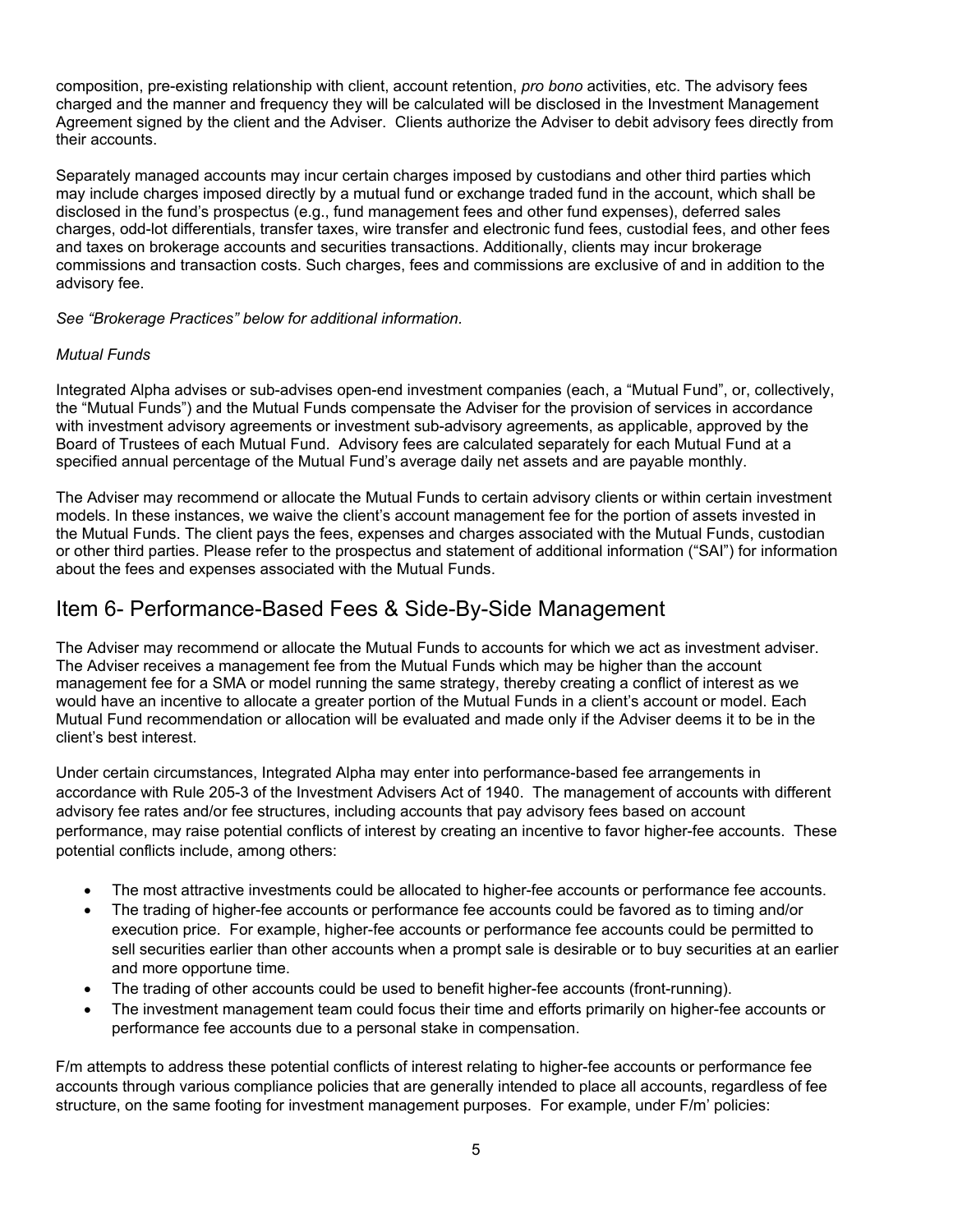- Performance fee accounts are included in all standard trading and allocation procedures with all other accounts.
- All accounts managed in the same style trade in parallel with allocations of similar accounts based on the procedures generally applicable to those accounts.
- All trading must be effected through F/m' trading desks and normal queues and procedures must be followed (i.e., no special treatment is permitted for performance fee accounts or higher-fee accounts based on account fee structure).

Integrated Alpha provides investment advice to client accounts and provides sub-advisory services to other accounts. Integrated Alpha seeks to ensure that all clients are treated fairly and equitably over time regardless of the type of client, level of services provided, or the nature of its fee compensation.

### <span id="page-5-0"></span>Item 7 - Types of Clients

The Adviser services the following types of clients: Individuals, high-net worth individuals, institutions, trusts, charitable organizations, investment companies and clients of independent financial advisors.

#### *Minimum Account Size*

The minimum account size for SMA clients in our strategies varies, with select strategies available from \$50,000 ranging to \$5 million. The Adviser, in its sole discretion, may negotiate a lower minimum account size.

### <span id="page-5-1"></span>Item 8 - Methods of Analysis, Investment Strategies & Risk of Loss

#### *Methods of Analysis*

Integrated Alpha attempts to measure a Client's risk tolerance, time horizon, goals and objectives through an interview and data-gathering process in an effort to determine an investment plan or portfolio to best fit the investor's profile. Investment strategies may be based upon a number of concepts and determined by the type of investor. Client participation and the Client's delivery of accurate and complete information are critical to Integrated Alpha's process. Integrated Alpha is entitled to rely on the financial and other information provided by a Client without duty or obligation to investigate the accuracy or completeness of the information.

Integrated Alpha may recommend that Clients authorize the active discretionary management of a portion of their assets by and/or among certain Independent Manager(s), based upon the stated investment objectives of the Client. When selecting an Independent Manager for a Client, Integrated Alpha shall review information about the Independent Manager such as its disclosure statement and/or material supplied by the Independent Manager or independent third parties for a description of the Independent Manager investment strategies, past performance and risk results to the extent available. Integrated Alpha shall continue to render services to the Client relative to the discretionary selection of Independent Manager as well as the monitoring and review of account performance and Client investment objectives.

Numerous publicly available sources of economic, financial and investment research are used by Integrated Alpha. Asset allocation software and historical performance modeling software may also be utilized.

While Integrated Alpha makes every effort to consider tax consequences, the sale of investments may cause taxable gain(s) or loss(es) to the Client. Clients are welcome to consult their independent personal tax Registrant about tax consequences resulting from transactions or any particular investment held in their account.

#### *Risk of Loss*

Clients and/or investors in any of our products should be aware that investing in securities involves risk of loss and should be prepared to bear that loss. Risks are inherent in any investment, the amount of which may vary significantly, and investment performance can never be predicted or guaranteed. There is no guarantee that the investment objectives of any strategy will be met. No investment strategy can assure a profit or avoid a loss.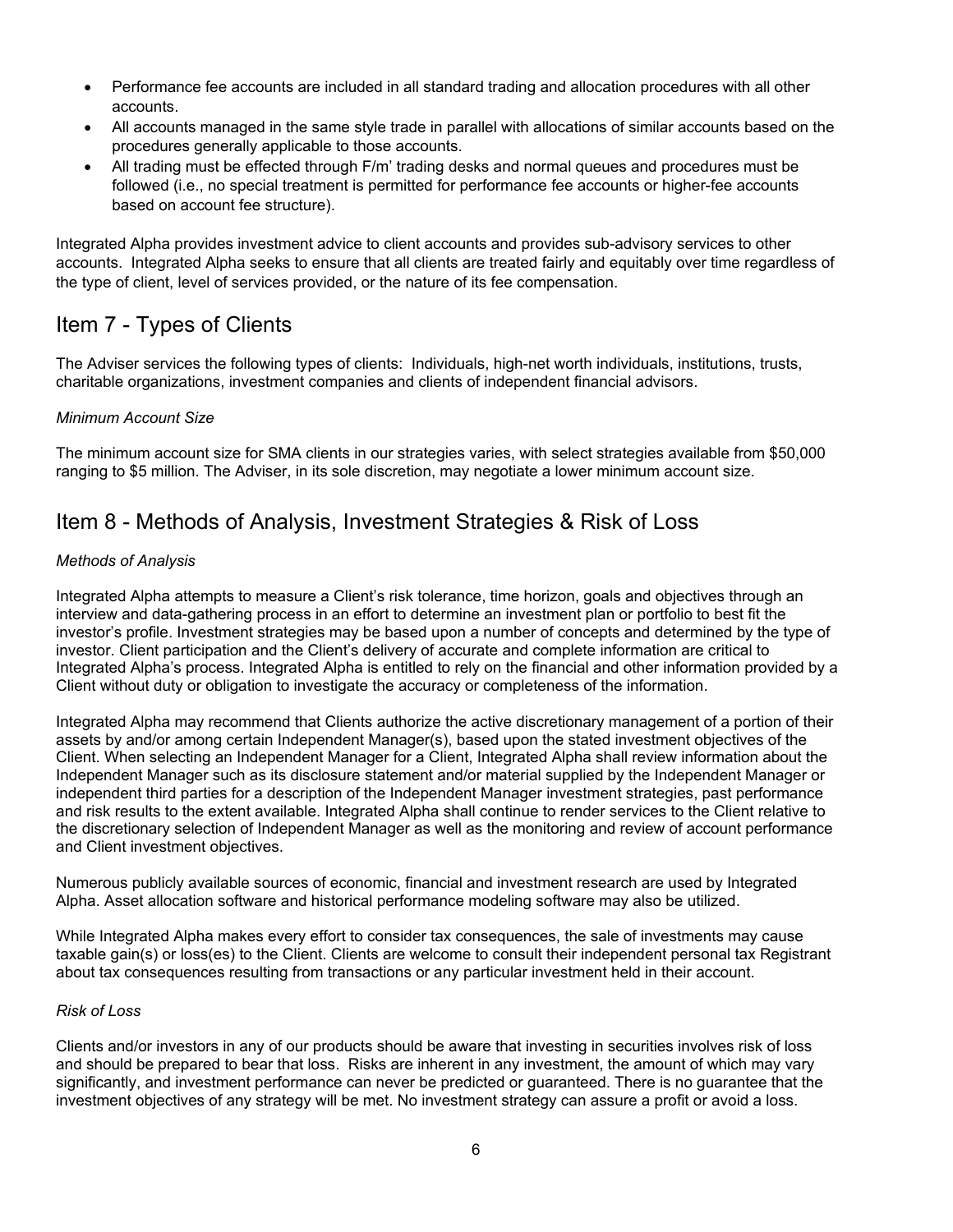Risks associated with any investment in our strategies, products and/or Model Portfolios may include some or all of the following, listed in no particular order:

*Market Risk (and overall market movements):* Even a long-term investment approach cannot guarantee a profit. Economic, political, overall market and issuer-specific events will cause the value of securities, and the portfolio that owns them, to rise or fall. Because the value of an investment in a portfolio will fluctuate, there is a risk that investors will lose money.

*No Assurance of Investment Return*: Our task of identifying and evaluating investment opportunities, managing such investments and realizing a positive return for investors is difficult. There is no assurance that we will be able to invest capital on attractive terms or to generate positive returns for investors.

*Concentration of Investments*: Because some of our strategies have a high percentage of total assets invested in a small number of portfolio holdings, any single loss may have a significant adverse impact on the portfolio value.

*Our Investment Research Processes*: Any investment research that we may perform with respect to investment opportunities may not reveal or highlight all relevant facts that may be necessary or helpful in evaluating that opportunity, including, among other things, the existence of fraud or other illegal or improper behavior.

*Leverage Risk*: Certain strategies use leverage in the investment programs, including the use of borrowed funds and the use of short sales. Leverage is a speculative technique that may adversely affect investors. If the return on securities acquired with borrowed funds or other leverage proceeds does not exceed the cost of the leverage, the use of leverage could cause the investor to lose money. There is no assurance that a leveraging strategy will be successful.

*Short Sale Risk:* When a short sale strategy is used, the firm will sell at the current market price a stock it does not own but has borrowed. Short sales involve the risk that the investment will incur a loss by subsequently buying a security at a higher price than the price at which it sold the security short. The amount of such loss is theoretically unlimited (since it is limited only by the increase in value of the security sold short). In contrast, the risk of loss from a long position is limited to the investment in the long position, since its value cannot fall below zero. Strategies which utilize short sales may not always be able to close out a short position on favorable terms, and brokers could force us to close out short positions (i.e., 'buy-in') before we are otherwise ready to do so. Short selling is also a form of leverage.

*Momentum or Growth Investment Risk*: Momentum or growth stocks may perform differently from the market as a whole and following a momentum or growth-oriented investment strategy may cause a portfolio to at times underperform equity funds that use other investment strategies.

*REIT Trading Risk*: REITS are investment companies that are bought and sold on a national securities exchange. Unlike mutual funds, REITS do not necessarily trade at the net asset values of their underlying holdings, which means a REIT could potentially trade above or below the value of the underlying portfolio. Additionally, because REITs trade like stocks on exchanges, they are subject to trading and commission costs unlike some mutual funds. Also, both mutual funds and REITs have management fees that are of their costs, and the portfolios indirectly near a proportionate share of these costs.

*ETF Trading Risk:* ETFs are investment companies that are bought and sold on a national securities exchange. Unlike mutual funds, ETFs do not necessarily trade at the net asset values of their underlying securities, which means an ETF could potentially trade above or below the value of the underlying portfolios. Additionally, because ETFs trade like stocks on exchanges, they are subject to trading and commission costs unlike some mutual funds. Also, both mutual funds and ETFs have management fees that are part of their costs, and the portfolios will indirectly bear a proportionate share of these costs.

*Short Sale Hedging Strategy Risk*: Certain strategies may invest in short sales to hedge against fluctuations in the relative value of their portfolio positions as a result of changes in the equity markets or sectors thereof. There is no assurance that the hedging transactions will be effective in reducing exposure to any risks.

*MLP Risk*: Certain SMAs may invest in equity securities of MLPs. As a result, it is subject to the risks associated with an investment in MLPs, including price risk, cash flow risk and tax risk. Price risk is the risk that an MLP's market price will decline. Cash flow risk is the risk that MLPs will not make distributions to holders (including us) at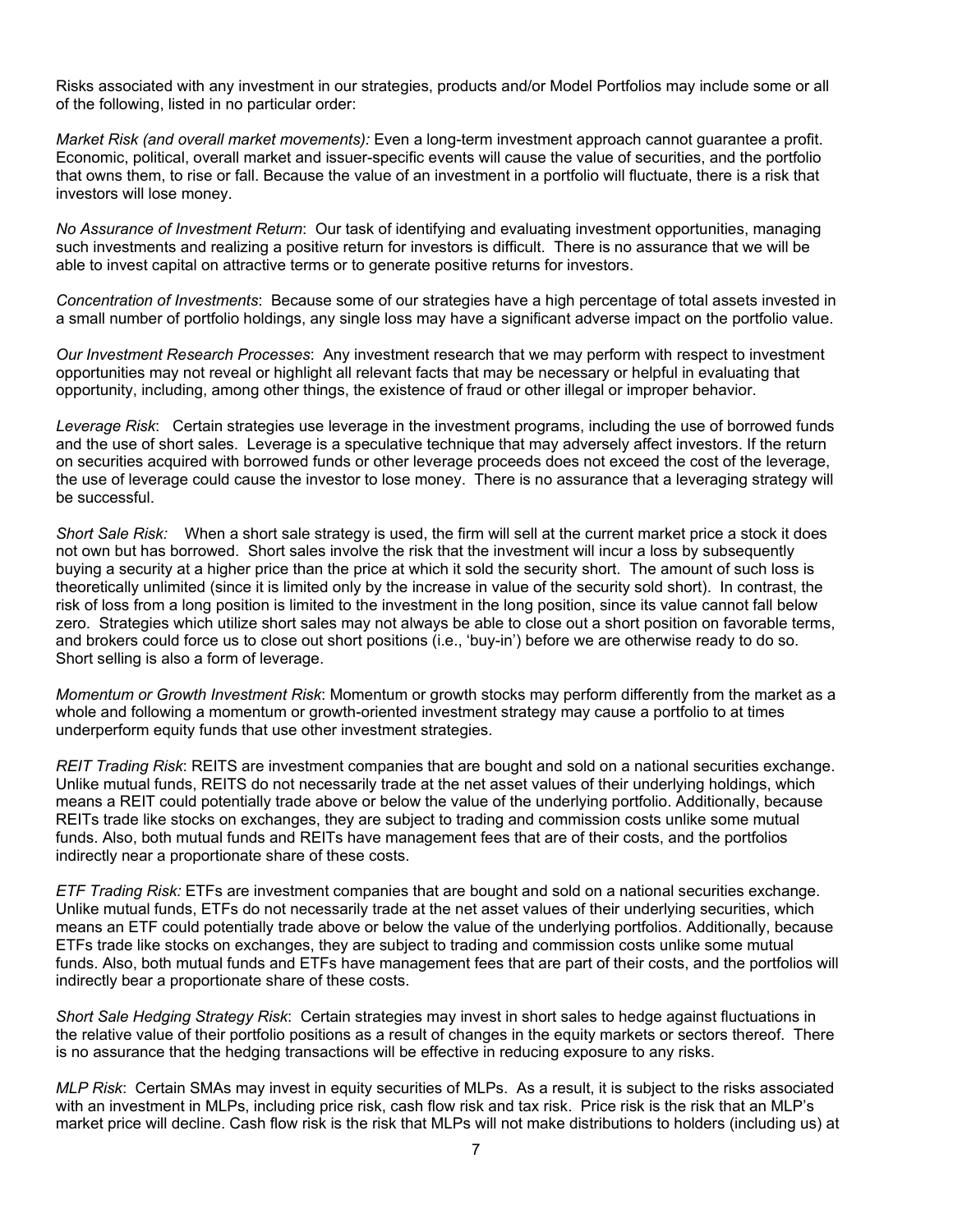anticipated levels or that such distributions will not have the expected tax character. MLPs are also subject to tax risk, which is the risk that MLPs might lose their partnership status for tax purposes.

*Small Company Risk*: Securities of small companies are often less liquid than those of large companies and this could make it difficult to sell a small company security at a desired time or price. As a result, small company stocks may fluctuate relatively more in price. In general, smaller capitalization companies are also more vulnerable than larger companies to adverse business or economic developments and they may have more limited resources.

*Growth Investment Risk:* Securities that have high valuation ratios and high expected profitability may perform differently from the market as a whole and an investment strategy purchasing these securities may cause the portfolio to at times underperform equity funds that use other investment strategies.

*Conflicting Interests Risk:* As noted previously, we may also utilize the Adviser's Mutual Funds in some of our strategies, which may earn us a higher fee than if an account were charged the standard management fee.

*Cybersecurity Breaches and Disruptions:* "Cybersecurity" is a general term used to describe the technology, processes and practices designed to protect networks, systems, computers, programs and data from intentional cyber-attacks and hacking as well as unintentional damage or interruption that, in either case, can result in damage and disruption to hardware and software systems, loss or corruption of data, or misappropriation of confidential or sensitive data.

The Adviser depends on both outsourced and internal information technology systems to perform its duties. Notwithstanding the diligence with which the firm may review its own information technology systems or those of its service providers, a client may not be able to verify the risks or reliability of such systems or to protect such systems. Similarly, despite any training or other measures that The Adviser may perform with regard to its associates or service providers, such individuals may intentionally or inadvertently take action, or fail to act, in a manner that poses risks to the firm. Therefore, The Adviser may be subject to losses, damage and interruptions arising out of cyber incidents, phishing attempts, cybersecurity breaches, denial-of-service attacks, computer viruses, network failures, computer and telecommunication failures, associates and professional usage errors, power outages, and unauthorized access to computer networks and hardware and computer systems, in addition to catastrophic events, such as fires, hurricanes, floods and other natural disasters, and terrorist incidents.

If the Adviser' hardware, systems, networks or software are compromised, become inoperable or cease to function properly due to cyber incidents or otherwise, the firm may incur significant costs to fix or replace them. The damage to, or interruption or failure of, these information technology systems for any reason could cause significant interruptions to the firm's operations and result in a compromise of the security, confidentiality or privacy of confidential or sensitive data, including personal information relating to clients. Such an incident could harm the Firm's reputation, subject us to legal claims and otherwise affect our business and financial performance. Such damage to, or interruption or failure of, these information technology systems may cause losses to the firm by requiring a significant amount of management's time.

The Firm may also incur substantial costs as the result of such an incident, including costs associated with forensic analysis of the origin and scope of the incident, increased and upgraded cybersecurity measures, identity theft, unauthorized use of proprietary information, litigation, adverse investor reaction, the dissemination of confidential or sensitive data, reputational damage and necessary or otherwise appropriate repairs or upgrades to damaged information technology systems.

### <span id="page-7-0"></span>Item 9 - Disciplinary Information

The Firm has no disciplinary history to report.

### <span id="page-7-1"></span>Item 10 - Other Financial Industry Activities & Affiliations

F/m Investments, LLC ("F/m") conducts business under the name, "Integrated Alpha Investments LLC". F/m Investments, LLC is owned by F/m Acceleration, LLC ("FMA"). F/m Acceleration is an asset management platform that provides business and investment strategy and solutions to Investment Advisors. F/m Acceleration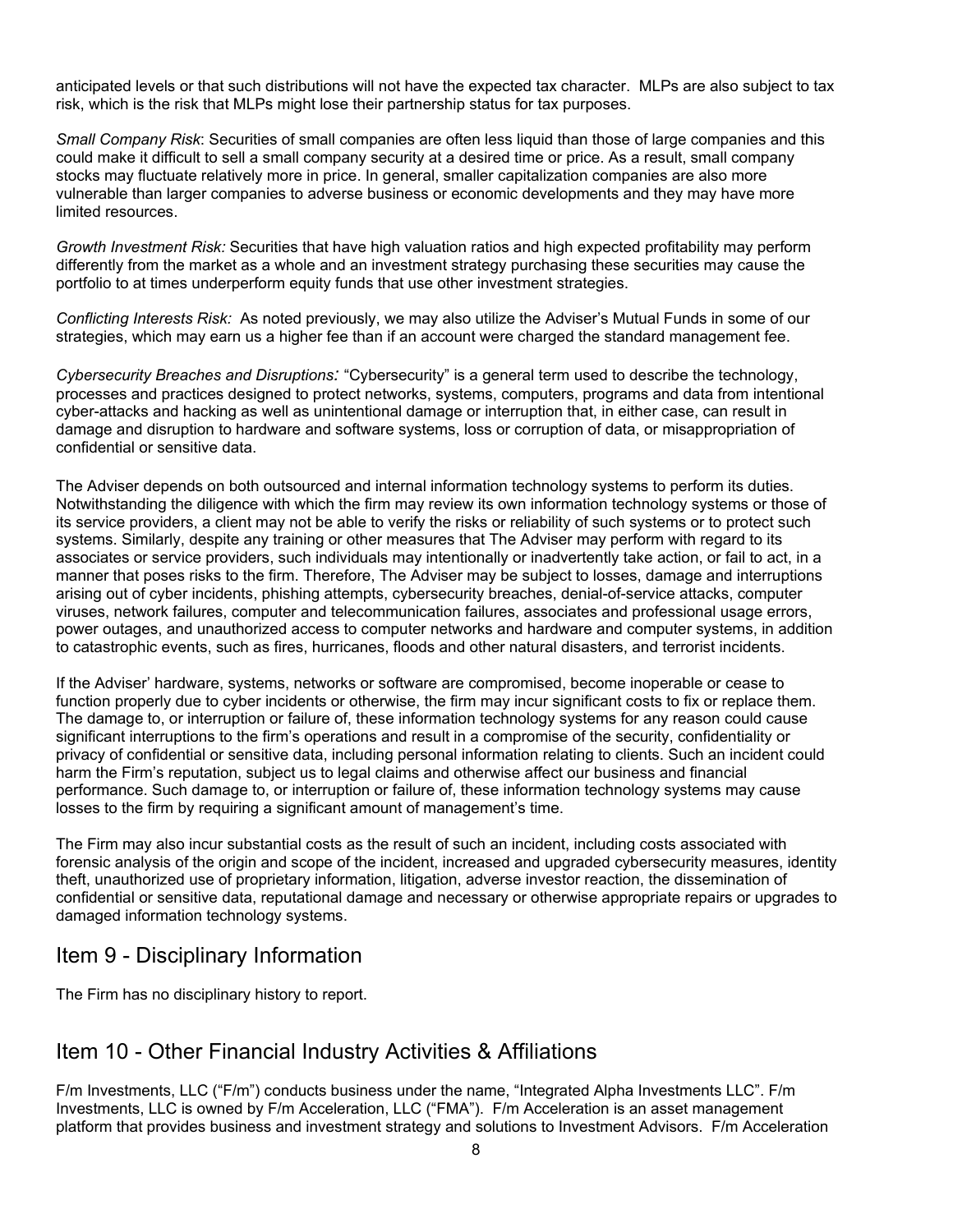may provide trading, account reconciliation, accounting opening and closing and other services to Registered Investment Advisors, other than F/m Investments, LLC. FMA is an owner and managing member of an affiliated Investment Adviser, Oakhurst Capital Management, LLC. FMI and Oakhurst Capital Management do share some personnel, and resources. To mitigate this potential conflict of interest, all employees of F/m Acceleration are subject to the Firms Code of Ethics requirements (for more details, see Item 11) and all activities are overseen and reviewed by the Chief Compliance Officer.

David Littleton, a principal owner of F/m Acceleration, owns entities for the sole purpose of renting real estate properties. Mr. Littleton is not involved in the day-to-day operations of the management of these properties and clients of F/m are not offered or solicited to participate in these real estate investments. Mr. Littleton is also a principal owner of Key Bridge Compliance, LLC, an outsourced compliance consulting firm for Registered Investment Advisors. While this may not be an inherent conflict of interest, Key Bridge Compliance, LLC monitors Mr. Littleton's personal trading accounts and activities (as discussed in Item 11) to monitor and ensure Mr. Littleton is not using information from his activities at Key Bridge Compliance, LLC to help profit himself or other firms he may be working with. F/m also attempts to mitigate the conflict of interest by requiring Mr. Littleton to acknowledge the Firm's Code of Ethics, their individual fiduciary duty to the clients of F/m, which requires that employees put the interests of clients ahead of their own.

Alexander Morris, a principal owner of F/m Acceleration is a principal owner of Key Bridge Compliance, LLC an outsourced compliance consulting firm for Registered Investment Advisors. While this may not be an inherent conflict of interest, Key Bridge Compliance, LLC monitors Mr. Morris' personal trading accounts and activities (as discussed in Item 11) to monitor and ensure Mr. Morris is not using information from his activities at Key Bridge Compliance, LLC to help profit himself or other firms he may be working with. F/m also attempts to mitigate the conflict of interest by requiring Mr. Morris to acknowledge the Firm's Code of Ethics, their individual fiduciary duty to the clients of F/m, which requires that employees put the interests of clients ahead of their own.

Matthew A. Swendiman, a principal owner of F/m Acceleration is a principal owner and the CEO of Key Bridge Compliance, LLC an outsourced compliance consulting firm for Registered Investment Advisors. While this may not be an inherent conflict of interest, Key Bridge Compliance, LLC monitors Mr. Swendiman personal trading accounts and activities (as discussed in Item 11) to monitor and ensure Mr. Swendiman is not using information from his activities at Key Bridge Compliance, LLC to help profit himself or other firms he may be working with. Mr. Swendiman also serves as an Investment Advisors Representative for Crew Capital, LLC, an un-affiliated Registered Investment Advisor. Mr. Swendiman does receive additional compensation from Crew Capital. To help mitigate any potential conflict of interest the Firm monitors Mr. Swendiman's activities when acting as an Advisor for F/m, which may include reviewing a sample of Mr. Swendiman's correspondence, reviewing Mr. Swendiman's transactions to ensure there is no conflict. F/m also attempts to mitigate the conflict of interest by requiring Mr. Swendiman to acknowledge the Firm's Code of Ethics, their individual fiduciary duty to the clients of F/m, which requires that employees put the interests of clients ahead of their own.

### <span id="page-8-0"></span>Item 11 - Code of Ethics, Participation or Interest in Client Transactions & Personal Trading

#### *Code of Ethics*

Our Code of Ethics (the "Code") sets out general ethical standards applicable to our employees. Our employees are expected to maintain the highest ethical standards, embody a business culture that supports actions based on what is right rather than expediency, deal fairly with customers and one another, protect confidential information and seek guidance about ethical questions. More specifically with respect to advisory activities, the Code requires that whenever we act in a fiduciary capacity, we will endeavor to consistently put the client's interest ahead of ours. We will not engage in fraudulent, deceptive or manipulative conduct with respect to clients, and will act with appropriate care, skill and diligence.

Advisory personnel are required to know when we are acting as a fiduciary with respect to the work they are doing. If we are, employees are expected to comply with all fiduciary standards applicable to us in performing their duties. In addition, employees must put the client's interest ahead of their own personal interest. An employee's fiduciary duty is a personal obligation.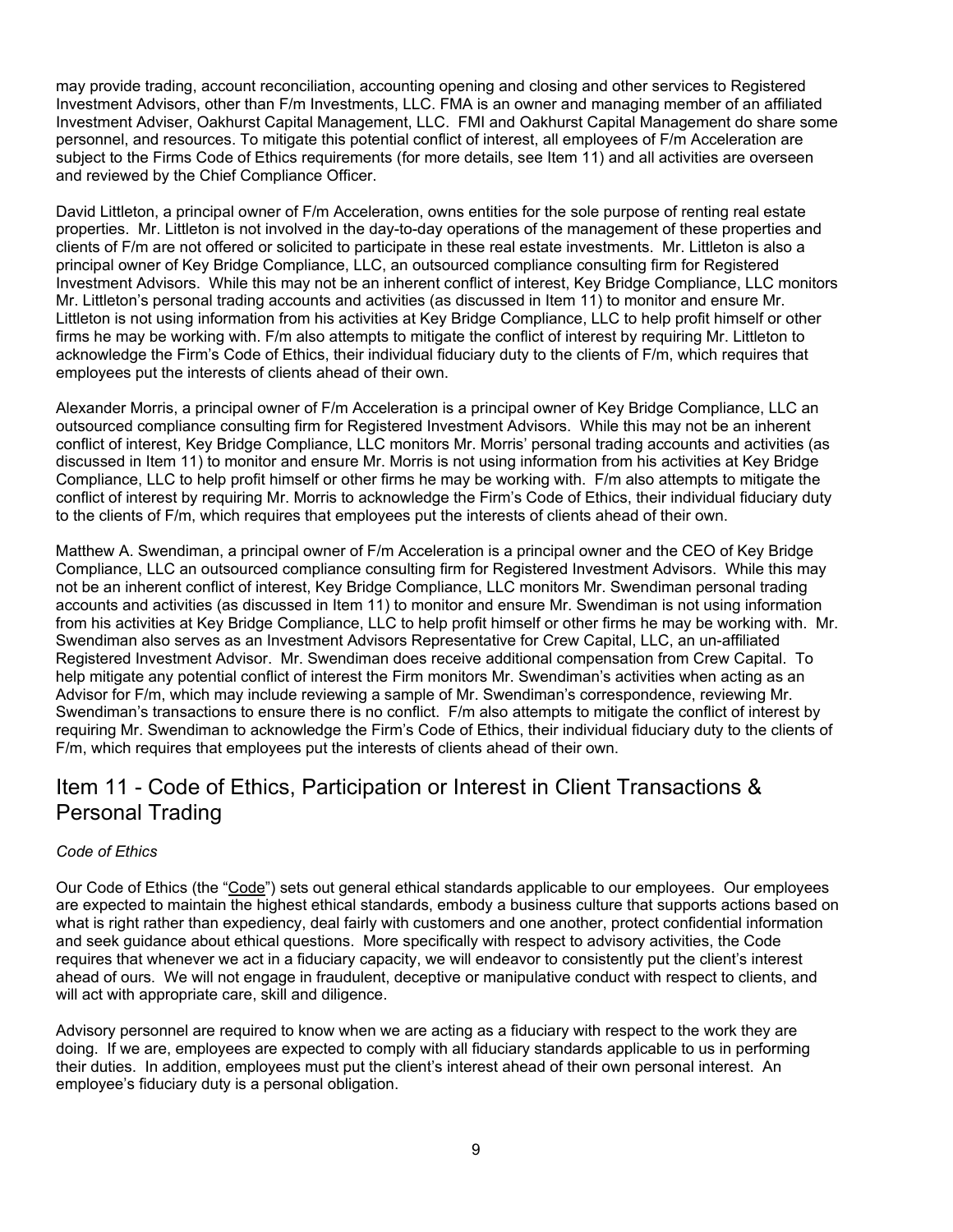In addition to these ethical principles, the Code requires that our staff acknowledge receipt of the Code, report violations of the Code and comply with applicable federal and state securities laws. The Code also incorporates a personal securities trading policy, which is intended to deter and prevent insider trading among other things. The policy contains detailed requirements for respecting information barriers relating to material nonpublic information, as well as restricting, reporting and monitoring employees' personal securities trading. We will provide a copy of the Code, free of charge, to any client or prospective client upon request.

#### *Participation or Interest in Client Transactions*

It is possible, although not a general practice of the Adviser, that we may recommend that clients (or the funds which we manage) buy or sell securities or investment products in which a related person of the Adviser or an employee of the Adviser has some financial interest. Specifically, as previously disclosed above, we may recommend that some of our clients invest in the Mutual Funds, or we may allocate the Mutual Funds in certain Model Portfolios. Our principals may also invest in the funds that we manage, and we require that all such transactions be carried out in a manner that does not conflict with the interests of any client. We require that all of our supervised persons act in accordance with all applicable federal and state regulations governing their activities in their capacities as such. Furthermore, we have adopted the Code expressing the firm's commitment to ethical conduct and prohibiting certain types of transactions. See "*Code of Ethics*" above. Individuals associated with us may buy or sell securities for their personal accounts which are identical or different than those recommended to clients. It is our policy that no employee may prefer his or her own interest to that of an advisory client or make personal investment decisions based on the investment decision of advisory clients.

Our Chief Compliance Officer pre-approves certain employee transactions according to the Code. The Chief Compliance Officer periodically reviews employee transactions to ensure that personal transactions do not conflict with the interests of any other client.

### <span id="page-9-0"></span>Item 12 - Brokerage Practices

In instances where we have discretionary authority to determine the types and amounts of securities to be bought or sold for SMA clients, the broker or dealer to be used and the commission rates to be paid, the Adviser conducts an analysis based on its policies and procedures. The factors involved in the broker or dealer selection include transaction costs, reliability of the broker, service level and other services provided (i.e., prime brokerage).

The commissions paid by clients comply with our duty to obtain "best execution." Clients may pay commissions that are higher than that which they could obtain at another financial institution to effect the same transaction. Our analysis helps us determine the reasonableness of commissions in relation to the value of the brokerage, execution and related services received. In seeking best execution, the determinative factor is not the lowest possible cost, but whether the transaction represents the best qualitative execution, taking into consideration the full range of services, including without limitation, execution capability, commission rates, responsiveness and other functions performed or services offered by the broker. We seek competitive rates but may not obtain the lowest possible commission rates for client transactions.

Subject to our policy of seeking best execution for transactions, and subject to the criteria of Section 28(e) of the Securities and Exchange Act of 1934 (the "1934 Act"), when we have broker discretion, we may place trades with a broker that provides brokerage and research services to us, or to one of the other DBAs associated with F/m. We may have an incentive to select or recommend a broker based on our, or another F/m DBA's, interest in receiving research or other products or services, rather than on our clients' interest in receiving most favorable execution. See the *Soft Dollar Benefits* section below for a discussion of the research products or services that we, or another of F/m's DBAs, receive in exchange for brokerage commissions.

The custodians and brokers used by the Adviser may make available other products and services that assist us in managing and administering your account. These include access to client account data (such as duplicate trade confirmations and account statements), facilitation of trade execution, educational conferences and events, and facilitation of payment of our fees from clients' accounts.

We may suggest brokers to separately managed account clients. We base our recommendations on service levels and also with the objective of minimizing transaction costs. In these instances, the commissions paid by clients comply with our duty to obtain "best execution."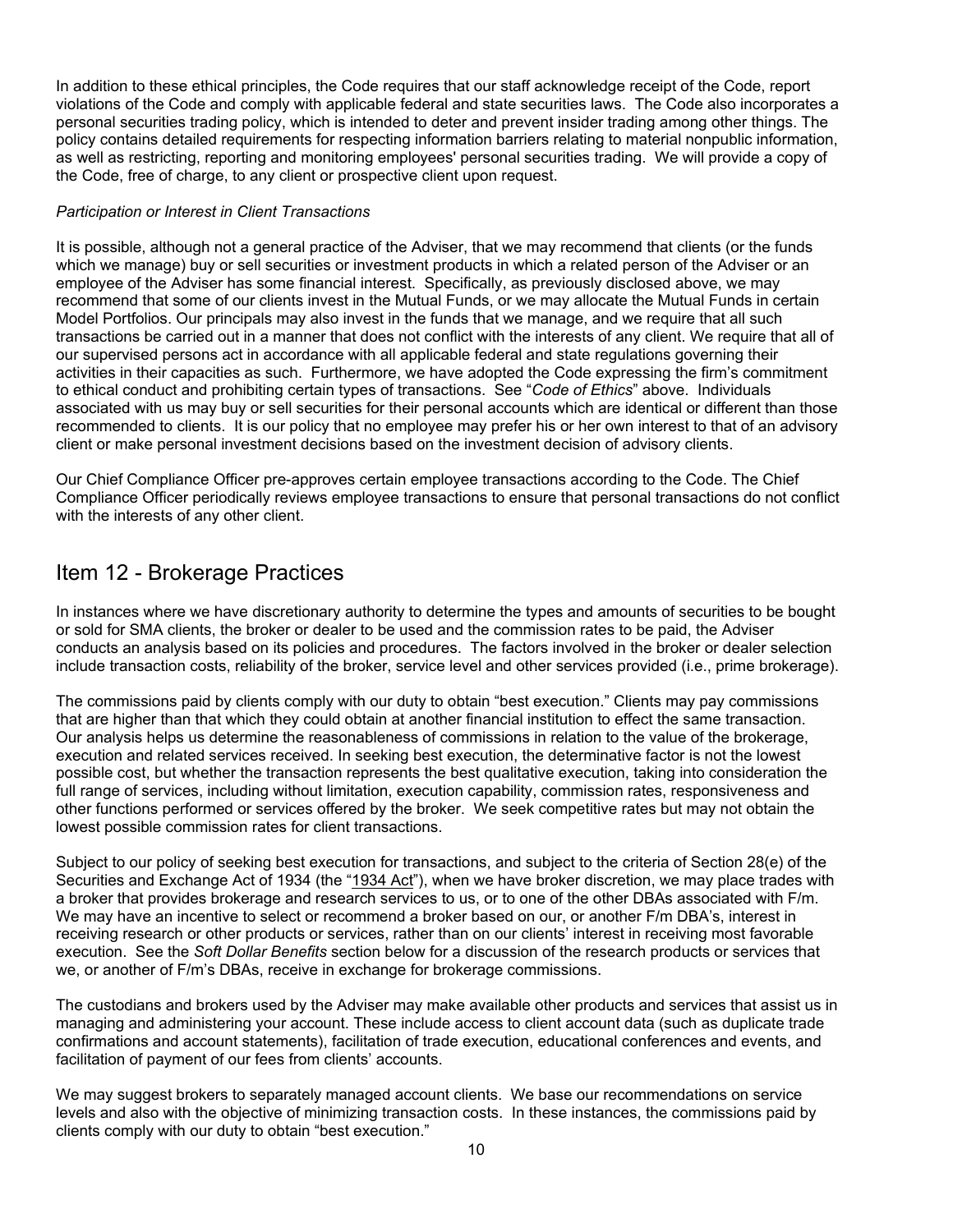With respect to separately managed accounts, from time-to-time the clients may direct brokerage transactions through their custodians or other brokerage firms. Accordingly, we will be unable to seek the best available price and most favorable execution of such clients' portfolio transactions. Consequently, such clients may not necessarily obtain execution of transactions or brokerage rates as favorable as those which might be obtained through an investment adviser that does undertake to select brokerage firms or to negotiate rates with those selected firms. Furthermore, the fees and charges payable under this arrangement may be higher than the aggregate amount of fees and charges such clients would pay if the client, or the Adviser, were to negotiate the fees and charges of each service provider and securities transaction separately.

We may aggregate orders of securities for multiple client accounts. We may aggregate sale or purchase orders of securities held by our clients with similar orders being made simultaneously for other clients if such aggregation is reasonably likely to result in overall economic benefit to clients based on an evaluation that the clients are benefited by relatively better purchase or sale prices, lower commission expenses or beneficial timing of transactions, or a combination of these and other factors. In some instances, the purchase or sale of securities for clients will be effected simultaneously with the purchase or sale of like securities for other clients. Such transactions may be made at slightly different prices, due to the volume of securities purchased or sold. In such event, the average price of all securities purchased or sold in such transactions is determined and the client may be charged or credited, as the case may be, the average transaction price.

The Adviser may use pro rata allocation when an aggregated order cannot be fully executed in a single day. In such cases, the portion of the order filled on a particular day is generally allocated among participating accounts based on the size of each account's order. Such allocations are subject to the firm's ability to cancel or modify an order for one or more accounts if, the firm believes that as a result of the incomplete fill, the order is no longer appropriate for such accounts. The Adviser may apply a minimum order allocation amount, which may vary based on a market convention associated with the particular security. Where remaining positions are too small to satisfy the minimum allocation amount, we may decide to allocate the remaining shares to those accounts seeking large positions which remain unfilled or to allocate remaining shares to those accounts whose order would be completed as a result of the allocation.

The Adviser may allocate on a basis other than pro rata if, under the circumstances, such other method is reasonable, equitable, does not result in improper or undisclosed advantage or disadvantage to a particular account or group of accounts and results in fair access, over time, to trading opportunities for all eligible accounts. For example, we may identify investment opportunities that are more appropriate for certain accounts than others and may determine to allocate a partial fill to such accounts. Factors which the firm may consider in making allocation decisions include, among others: investment objectives and restrictions, cash availability and changes in cash flows, including current or anticipated redemptions, exchanges and capital contributions/withdrawals. Other allocation methods which may be used by the firm include random and rotational allocation. Such allocation methods may be particularly appropriate when the transaction size is too limited to be effectively allocated pro rata among all eligible accounts.

For trades where the Adviser does not have complete discretion over client transactions, but does maintain discretion over a model allocation, The Adviser employs a trade order rotation. The Adviser assigns each client who trades on a model delivery basis with either a number or a letter. The Adviser will then rotate the order of notification of those clients for each update to the strategy. By employing this methodology, the Adviser attempts to treat all accounts fairly and equitably over time. In certain cases where trade restrictions or unique accountlevel requirements jeopardize the fair and equitable treatment of all accounts, the traders will have the ability to use their discretion to deviate from this rotation order.

#### *Soft Dollar Benefits*

When appropriate under its discretionary authority and consistent with its duty to seek best execution, F/m may direct trades for client accounts to brokers who provide other F/m DBAs with brokerage and research services. The client commissions used to acquire brokerage and research services are known as "soft dollars." F/m complies with Section 28(e) of the Securities Exchange Act of 1934, which provides a "safe harbor" allowing an investment adviser to pay more than the lowest available commission for brokerage and research services if it determines in good faith that: (1) the brokerage and research services fall within the definitions set forth in Section 28(e); (2) the brokerage and research services provide lawful and appropriate assistance in the investment decision-making process; and (3) the commission paid is reasonable in relation to the brokerage and research services provided. The use of client commissions to pay for research and brokerage services may present F/m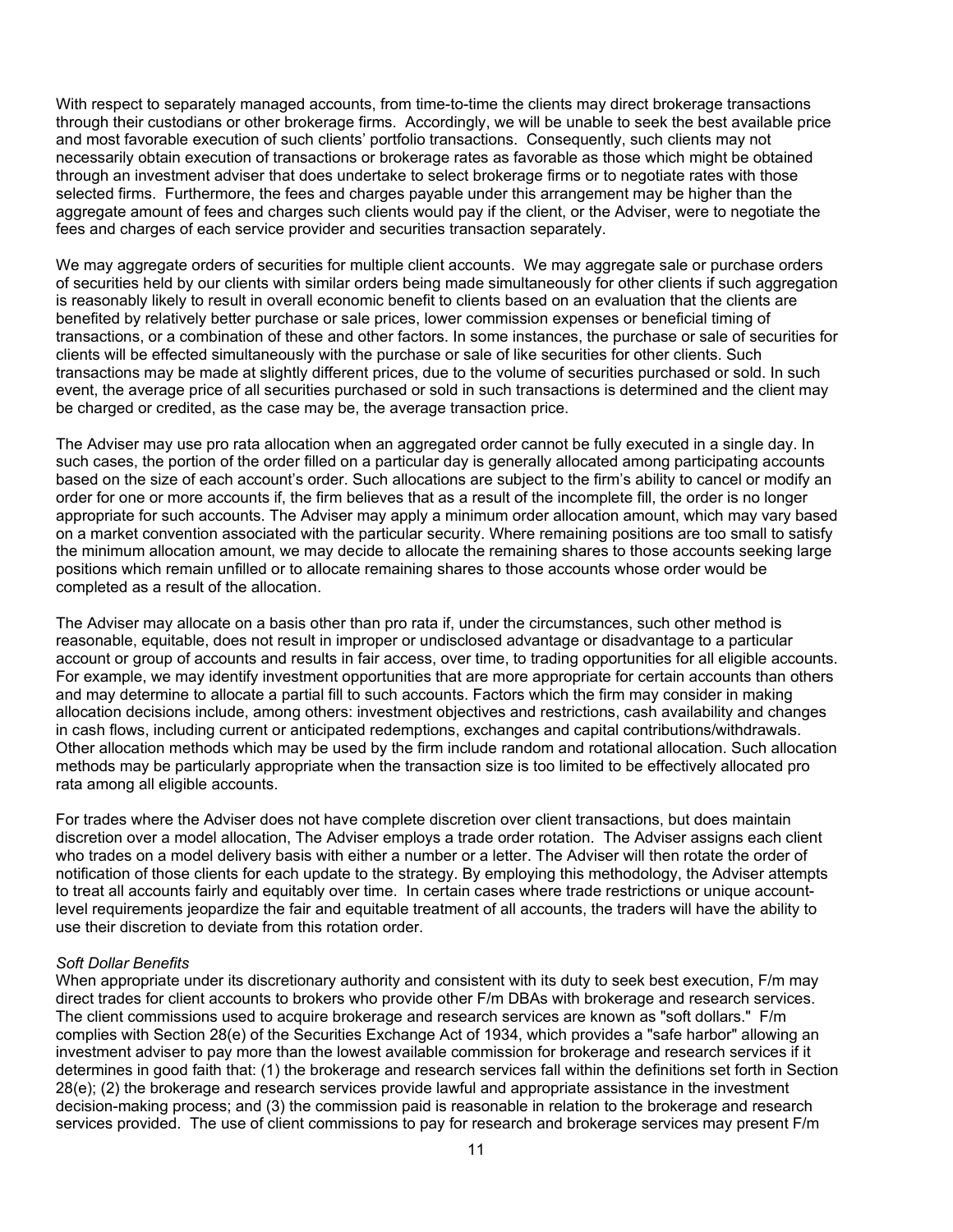with conflicts of interest because (1) it receives an indirect benefit that it does not have to pay for from its resources, and (2) F/m may be incented to select brokers based on receiving brokerage and research services rather than receiving the most favorable execution.

The receipt of brokerage and research services in exchange for soft dollars benefits F/m by allowing it to supplement its own research and analysis activities, to receive the views and information from research experts, and to gain access to persons having special expertise on certain companies, industries, areas of economy, and market factors. Such brokerage and research services are made available to F/m in connection with its investment decision-making responsibilities and enhance F/m's capability to discharge those responsibilities. These products and services are useful for F/m's investment decision-making and generally benefit all client accounts. F/m conducts periodic formal evaluations of its receipt of brokerage and research services. These ongoing evaluations focus on the quality and quantity of brokerage and research services provided by brokerage firms and whether the commissions paid for such services are fair and reasonable. Brokerage and research services acquired with soft dollars may include, but not be limited to: written and oral reports on the economy, industries, sectors and individual companies or issuers; appraisals and analysis relating to markets and economic factors; statistical information; accounting and tax law interpretations; political analyses; reports on legal developments affecting portfolio securities; information on technical market actions; credit analyses; on-line quotations, trading techniques, and other trading systems; risk measurement; analyses of corporate responsibility issues; research related on-line news services; seminars; on-site visits; asset allocation software; pricing; indices data; and financial and market database services.

Determination and evaluation of the reasonableness of the brokerage commissions paid are based primarily on the professional opinions of the persons responsible for the placement and review of such transactions. These opinions are formed on the basis of, among other things, the individual's experience in the securities industry and information available concerning the level of commissions paid by other investors of comparable size and type. F/m may select brokers based on an assessment of their ability to provide quality executions and its belief that the research, information, and other eligible services provided by these brokers benefit client accounts. It is not possible to place a precise dollar value on the special executions or on the brokerage and research services F/m receives from brokers. Accordingly, brokers selected by F/m may be paid commissions for effecting portfolio transactions for client accounts in excess of amounts other brokers would have charged for effecting similar transactions if F/m determines in good faith that such amounts are reasonable in relation to the value of the brokerage and research services provided by those brokers, viewed either in terms of a particular transaction or its overall duty to discretionary accounts. Brokerage and research services obtained with soft dollars are not necessarily utilized for the specific account that generated the soft dollars. Some clients, including, but not limited to directed brokerage clients, UMA program clients, and clients who restrict the use of soft dollars, may benefit from the research and brokerage products obtained from soft dollars despite the fact that their trade commissions may not be used to pay for these services. F/m does not attempt to allocate the relative costs or benefits of brokerage and research services among client accounts because it believes that, in the aggregate, the brokerage and research services it receives benefit all clients and assists F/m in fulfilling its overall investment responsibilities.

Selected products or services provided by brokers may have administrative, marketing or other uses that do not constitute brokerage or research services within the meaning of Section 28(e) of the Securities Exchange Act of 1934. These are referred to as "mixed-use" services. F/m evaluates mixed-use products and services and attempts to make a reasonable allocation of the cost of these products or services according to their use, including the intended purpose, or the amount of time that different functions utilize the product or service. A conflict of interest may arise in allocating the cost of mixed-use items between research and non-research products and services. The portion of a product or service attributable to eligible brokerage or research services will be paid through brokerage commissions generated by client transactions; the remaining cost of the product or service will be paid by F/m from its own resources.

#### *Trade Errors*

On infrequent occasions, an error may be made in a client's account. For example, a security may be erroneously purchased for a client account instead of sold. In these situations, the Adviser generally seeks to correct the error by placing the client account in a similar position as it would have been had there been no error, at no cost to the client, subject to the policies of the applicable custodian. Depending on the circumstances, corrective steps may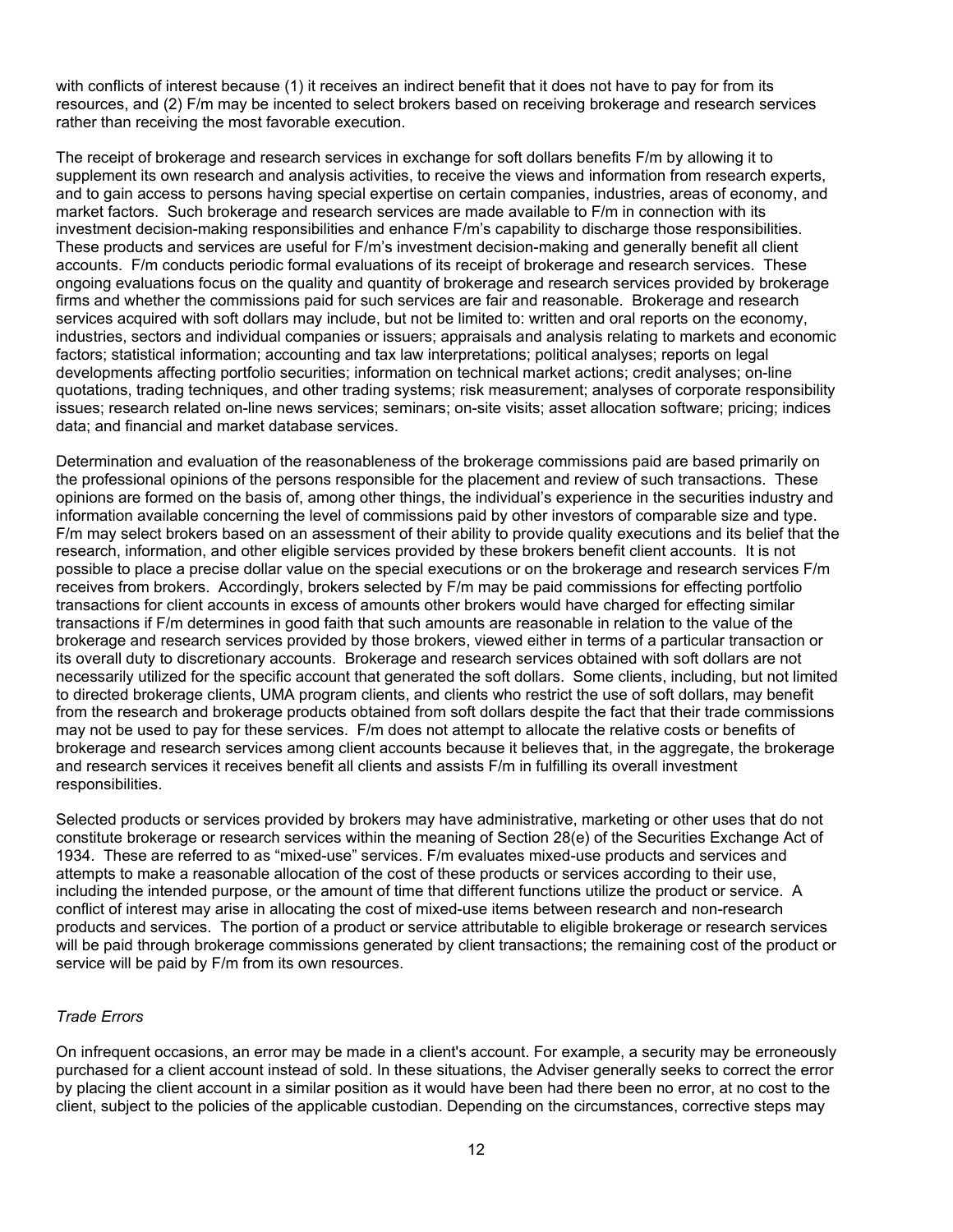be taken, including but not limited to, cancelling the trade, adjusting an allocation, and/or crediting the client's account. In the event the trading error results in a profit, the profit is retained by the client.

### <span id="page-12-0"></span>Item 13 - Review of Accounts

Our portfolio managers review each of our accounts on a regular basis. SMAs are reviewed with clients periodically on a schedule negotiated with the clients.

SMA clients will receive transaction confirmations and monthly (quarterly if no monthly activity occurs) statements from the qualified custodian of their account. Clients may receive quarterly reports upon request. In addition, certain clients are provided with a monthly statement by Integrated Alpha. Clients are urged to carefully review all custodial account statements and compare them to the statements and reports that may be provided by Integrated Alpha.

### <span id="page-12-1"></span>Item 14 - Client Referrals & Other Compensation

If you purchase the Mutual Funds through a broker-dealer or other financial intermediary (such as the fund's distributor, financial institutions, plan sponsors and administrators, and other financial intermediaries through which investors may purchase shares of the fund), the Adviser and or its affiliates may pay the intermediary for the sale of fund shares and related services. These payments may create a conflict of interest by influencing the broker-dealer or other intermediary and your salesperson to recommend our funds over another investment. Please contact your financial intermediary or plan administrator or sponsor for details about revenue sharing payments it may receive.

### <span id="page-12-2"></span>Item 15 - Custody

Custody of assets in separately managed accounts are maintained with a bank, trust company or brokerage firm (the "Custodian") selected either by the client or by the Adviser. We are deemed to have custody of SMA assets, if, for example, the client authorizes us to instruct the Custodian to deduct advisory fees directly from the account. SMA clients receive account statements directly from the Custodian at least quarterly. Clients should carefully review those statements promptly upon receipt.

Investment advisers that have custody of client assets are subject to an annual surprise examination of those assets by an independent public accountant under the amended custody rule, unless the adviser has custody solely because of its authority to deduct advisory fees from client accounts or it is an adviser to a pooled investment vehicle that is subject to an annual financial statement audit by an independent public accountant registered with, and subject to regular inspection by, the PCAOB and that distributes the audited financial statements to investors in the pool. Given that the Adviser qualifies for each exception listed, the firm is not subject to an annual surprise verification of certain client assets by an independent public accountant.

### <span id="page-12-3"></span>Item 16 - Investment Discretion

With respect to separately managed accounts that are under discretionary management, we are granted full authority to manage the assets of the accounts subject to the Investment Management Agreement signed by the client and the Adviser. All clients who grant discretionary authority to the Adviser must do so in writing via an Investment Management Agreement or an amendment thereto. With respect to non-discretionary separately managed accounts, the Adviser provides investment advice to the client and the client decides whether or not to follow some or all of the recommendations. Clients in separately managed accounts may place restrictions on their accounts.

### <span id="page-12-4"></span>Item 17 - Voting Client Securities

We generally do not take any action or render any advice with respect to voting proxies solicited by, or with respect to, the issuers of any client securities, except to the extent otherwise required by law. Thus, we vote proxies for the Mutual Funds and SMAs as required. It is our general policy not to vote proxies for standard